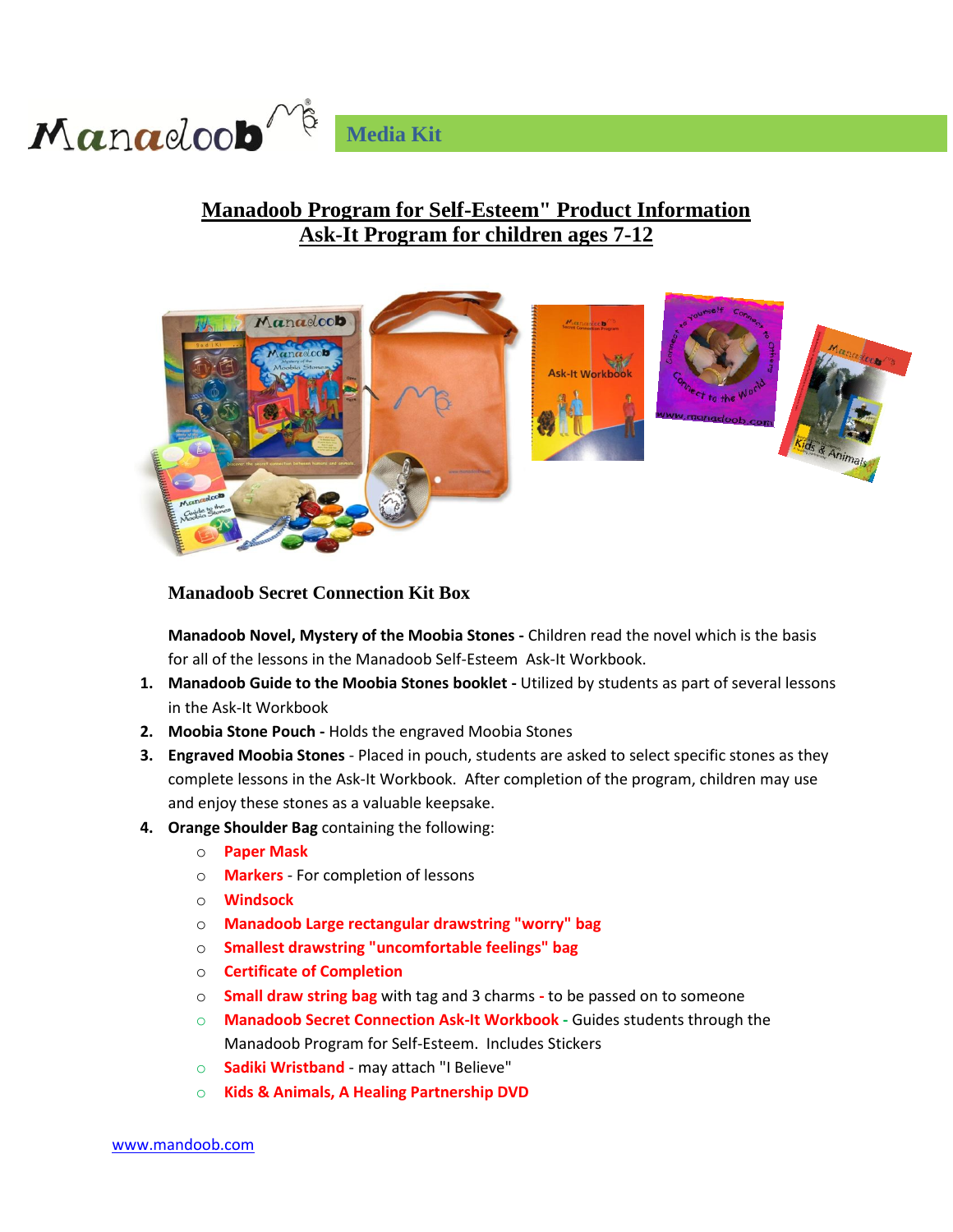

## **Manadoob Program for Self-Esteem" Product Information Kick-Start Program for children ages 5-7**



**Manadoob Novel, Mystery of the Moobia Stones -** Children read the novel which is the basis for all of the lessons in the Manadoob Self-Esteem Ask-It Workbook.

**Manadoob Guide to the Moobia Stones booklet** - Utilized by students as part of several lessons in the Ask-It Workbook

**Moobia Stone Pouch -** Holds the colored Wooden Moobia Stones

**Colored Wooden Moobia Stones -** Placed in pouch, students are asked to select specific stones as they complete lessons in the Ask-It Workbook. After completion of the program, children may use and enjoy these stones as a valuable keepsake.

**Green Role Play Bag containing:**

- o **Chaos Gus Stuffed Animal**
- o **Griff Bob Hat**
- o **Loki Bella Hat**
- o **Chaos Gus Hat**
- o **Chaos Gus Wings**
- o **Ga-loom Puppet**

www.mandoob.com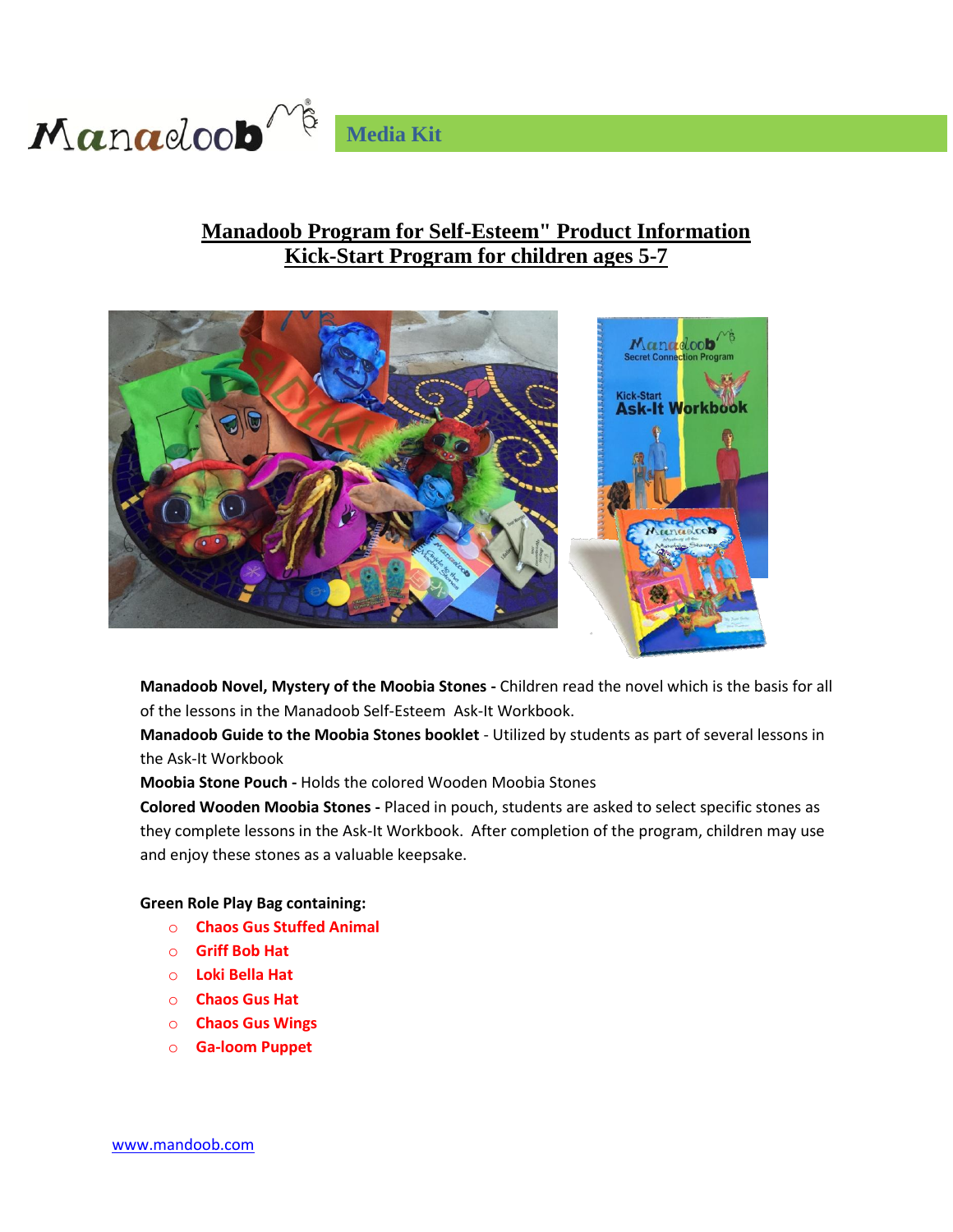

#### **Manadoob Program for Self-Esteem" Product Information Kick-Start Program for children ages 5-7**

**Blue Backpacks containing:**

- o **A cardboard stitch around Cruz with string**
- o **Greeting Card and Enevelope plus Greeting card stickers**
- o **Manadoob Animal Stickers**
- o **Ga-Loom Stress Ball**
- o **A Worry Bag- An Uncomfortable Feelings Bag - An I Believe Bag with 3/ I Believe Charms**
- o **I am Unique Stickers**
- o **Windsock plus 2 stes of windsock stickers**
- o **Colored Wooden Moobia Stones**
- o **Yama Cruz Magnets**
- o **Kick-Start Workbook with sadiki Stickers**
- o **Colored Markers**
- o **Novel**
- o **Moob-It Bag**
- o **Mask**
- o **Sadiki Band**

#### **Red Facilitator Bag containing:**

- o **Facilitator Guide**
- o **Facepaint**
- o **Ga-Loom Story Book**
- o **Moobia Guide Book**
- o **Sadiki Sash**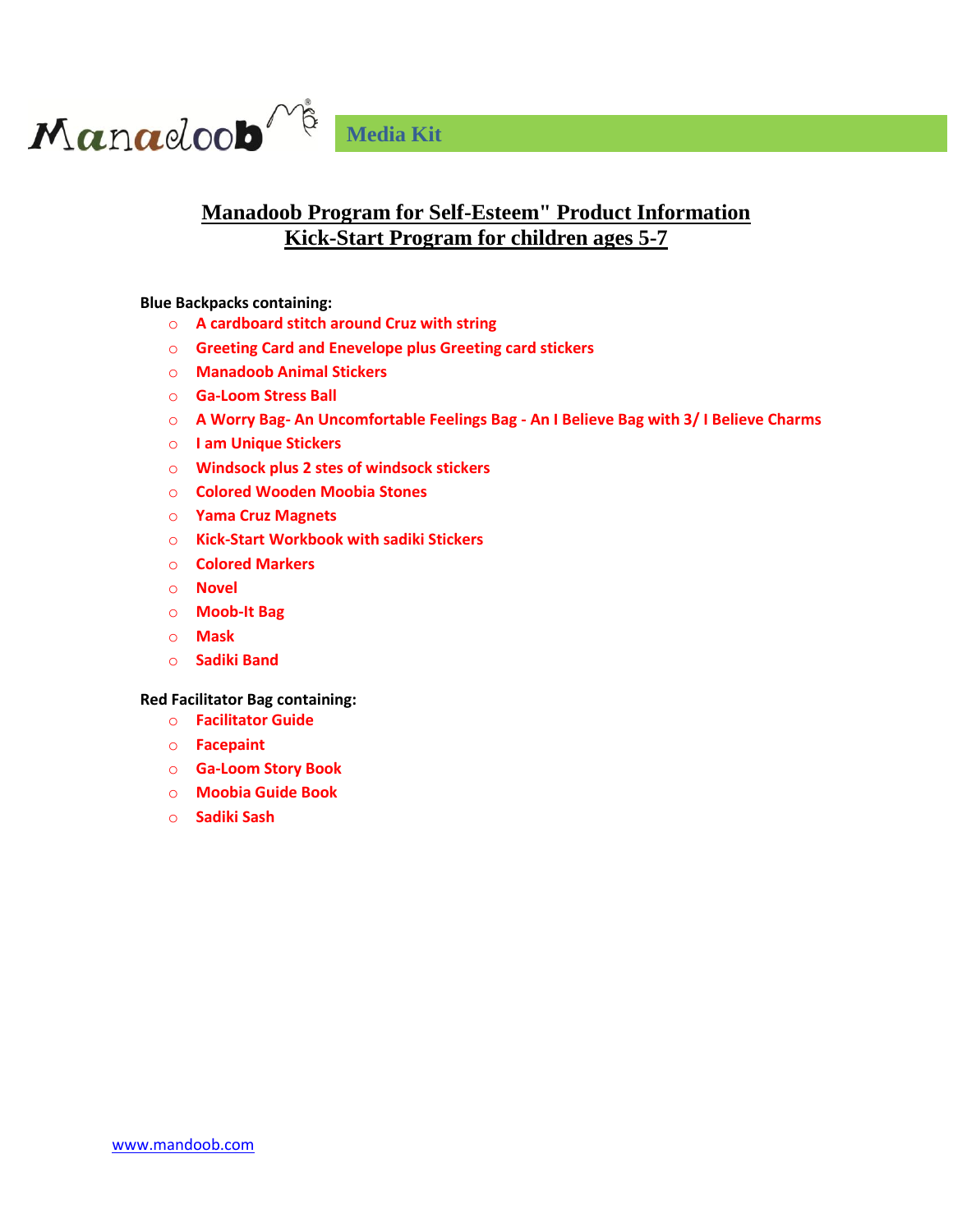

## **"Manadoob Program for Self-Esteem" Product Information Main Components**

#### **The Novel**

The beautiful hardback Manadoob novel offers children the gift of entertainment and selfawareness. Each Manadoob character has strengths and weaknesses with which all kids can identify

#### **The Workbook**

The Manadoob Ask-It Workbook has 28 chapters with 80 activities intended to allow each child to question, to reflect, to discover. The lessons provide curriculum opportunities in:

- Language Arts
- Reading and Vocabulary
- Theater Arts
- Research
- Experimental Activities
- Community Outreach

#### **The Moobia Stones/Guide to the Moobia Stones**

The Moobia Stones are Manadoob's fund and insightful gift of guidance. The Moobia Stones stress basic values that are sometimes overlooked in the high-speed, technology-based environment in which we live.

The Programs include tactile elements which facilitate sensory integration and the children become self-motivated to complete the lessons.